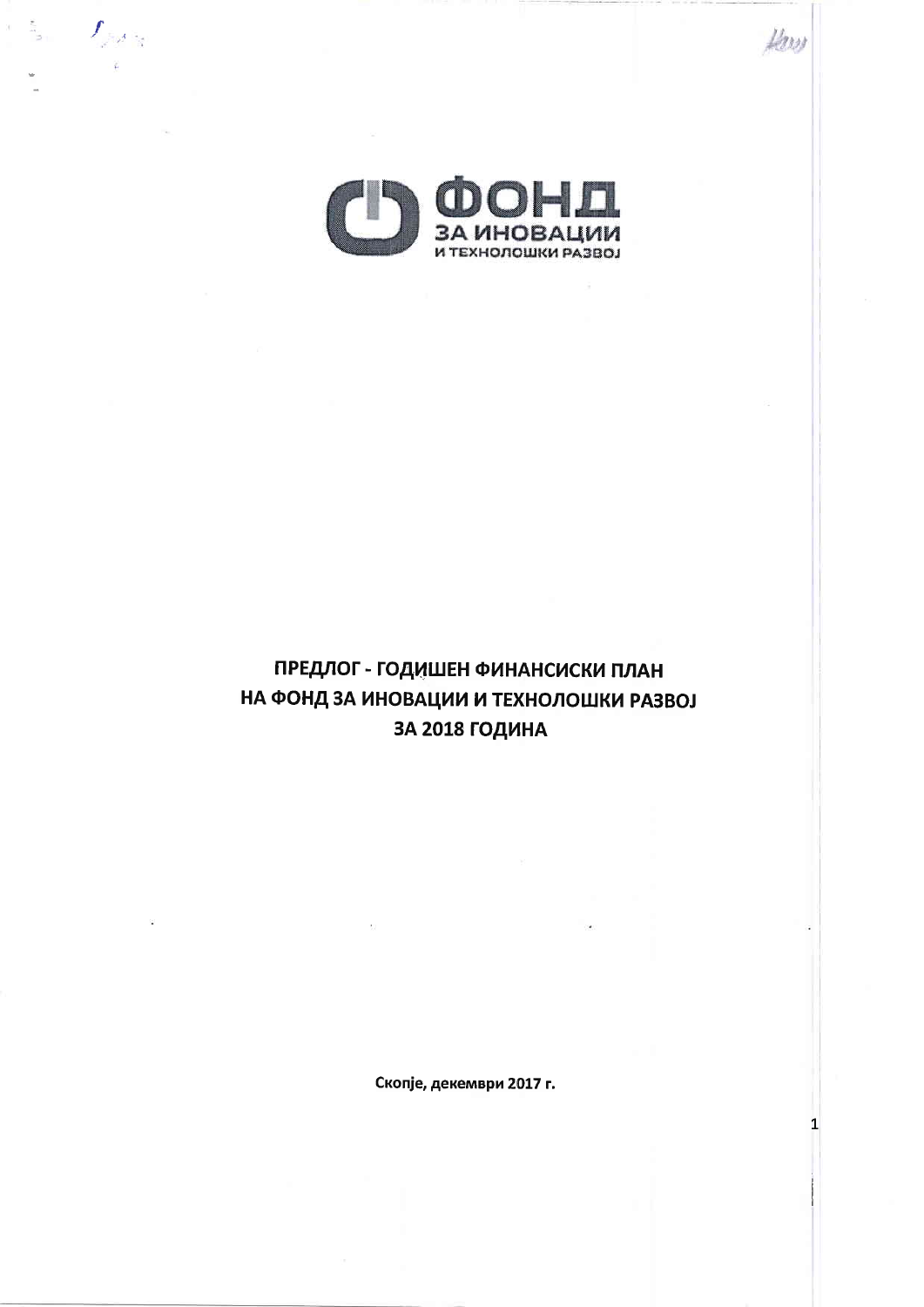Врз основа на член 30 став 6 алинеја 4 и член 34 став 1 алинеја 10 од Законот за иновациска дејност ("Службен весник на Република Македонија" бр.79/13, 137/13, 41/14, 44/15, 6/16, 53/16 и 197/16) и член 20 став 2 алинеја 4 од Статутот на Фондот за иновации и технолошки развој. Управниот одбор на Фондот, на предлог на директорот на Фондот, на седницата одржана на 28.12.2017 година донесе

### ПРЕДЛОГ-ГОДИШЕН ФИНАНСИСКИ ПЛАН НА ФОНД ЗА ИНОВАЦИИ И ТЕХНОЛОШКИ РАЗВОЈ ЗА 2018 ГОДИНА

Фондот за иновации и технолошки развој (во понатамошниот текст: Фондот) со цел извршување на активностите од својот делокруг на работа и во рамките на своите надлежности, а во согласност со Законот за иновациска дејност и подзаконските акти донесени врз основа на него, изврши проценка на расходите по расходни ставки и потставки кои ќе се финансираат од приходи од Буџет на Република Македонија.

По извршената пресметка на расходите и приходите за 2018 година Фондот го доставува Годишниот финансиски план за 2018 година со образложение за висината на планираните приходи и расходи.

#### 1. ПЛАНИРАНИ РАСХОДИ

Вкупно планираните расходи на Фондот од Основен Буџет, Буџет од заеми, Буџет од Програма за рурален развој, Буџет за самофинансирачки активности и од Буџет за Фонд за еквити и мезанин инвестиции за 2018 година изнесуваат 247.892.077,00 денари. Согласно член 34 од Законот за буџетите буџетските корисници кои имаат буџет на донации, буџет на заеми, буџет на дотации и/или буџет на самофинансирачки активности, во случај кога приходите и другите приливи се реализираат над планираниот износ, доставуваат барање за зголемување на планот на приходите и другите приливи и планот на одобрени средства во овие буџети.

Воедно, од Програмата за рурален развој за 2018 година средствата во износ од 39.532.132,00 денари (од кои 15.734.132,00 денари пренесени од 2017 година за започнати јавни повици), денари ќе бидат искористени за покривање расходи согласно Програмата за работа за 2018 година на Фондот за иновации и технолошки развој.

#### $1.1.$ РАСХОДНА СТАВКА 401 - ОСНОВНИ ПЛАТИ

Проекцијата на финансиски средства за оваа расходна категорија е направена врз основа на Правилникот за систематизација на работници по работни места и задачи.

 $\overline{2}$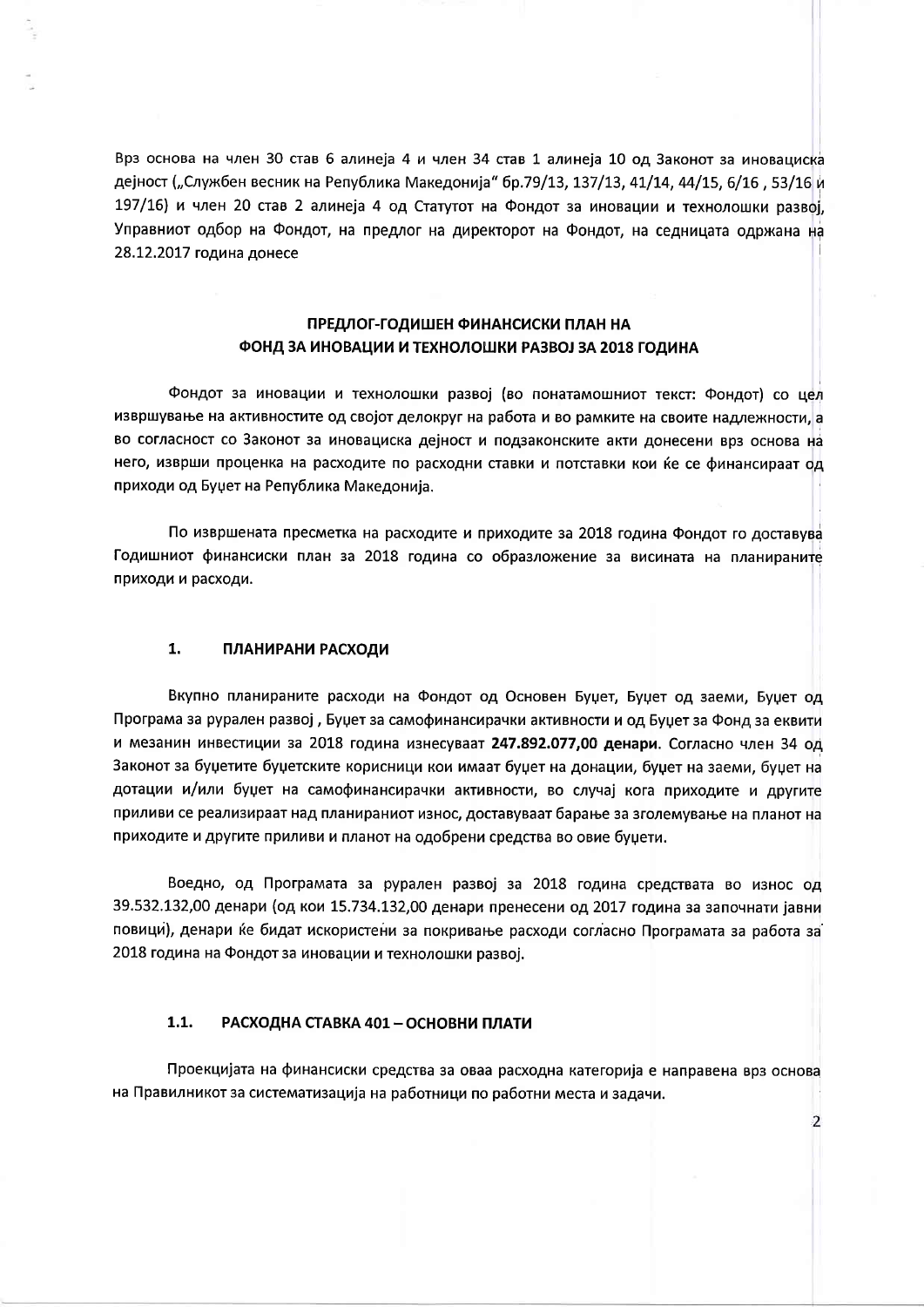Во пресметката вкалкулирани се ефектите од ангажираност на работниците во секторите во кои ја извршуваат својата работна задача. Исто така предвиден е персонален данок на доход проценет за 12 месеци започнувајќи од 01.01.2018 г. Основната плата за декември 2017 г. се исплаќа од Буџетот за 2018 г. Во оваа ставка се предвидени расходи за други додатоци на плата согласно закон.

Проценетиот износ на расходната ставка изнесува 4.256.000,00 денари за вработените во редовен работен однос и директорот на Фондот, за кои се предвидени месечни примања за 12 месеци. Во овој износ е вклучена и исплата на право за остварување плата по престанување на функцијата за претходниот директор на Фондот.

#### $1.2.$ РАСХОДНА СТАВКА 402 - ПРИДОНЕСИ ЗА СОЦИЈАЛНО ОСИГУРУВАЊЕ

Во расходната категорија Придонеси за социјално осигурување вкалкулирани се придонесите за ПИО, здравство и вработување, согласно позитивните законски прописи од областа на работни односи за вработените во Фондот и директорот на Фондот за 12месеци, како и за исплата на право за остварување плата по престанување на функцијата за претходниот директор на Фондот. Придонесите за декември 2017 г. се исплаќаат од Буџетот за 2018 година.

Проценетиот износ на расходната ставка изнесува 1.574.000,00 денари.

# 1.3. РАСХОДНА СТАВКА 420 - ПАТНИ И ДНЕВНИ ТРОШОЦИ

Земајќи ги во предвид активностите што ги извршува Фондот во рамките на своите надлежности и тоа:

- информативни настани во другите градови во Република Македонија;

- контрола и мониторинг на баратели и корисници на грантови;

- учеството на вработените на семинари, саеми и конференции од областа на иновациска дејност и природата на работните задачи;

- патни и дневни трошоци за обуки и стручни усовршувања на вработените од областите на иновациска дејност и природата на работните задачи;

- патни и дневни трошоци за учесници на настани организирани од Фондот;

- патни и дневни трошоци за обучувачи и ментори ангажирани за потребите на Фондот;

- студиски посети за вработените и членовите на управните органи на успешни примери на фондови и субјекти на иновациска дејност;

- авионски билети за членовите на Комитетот за одобрување на инвестиции, нивно, сместување и хранарина;

 $\overline{3}$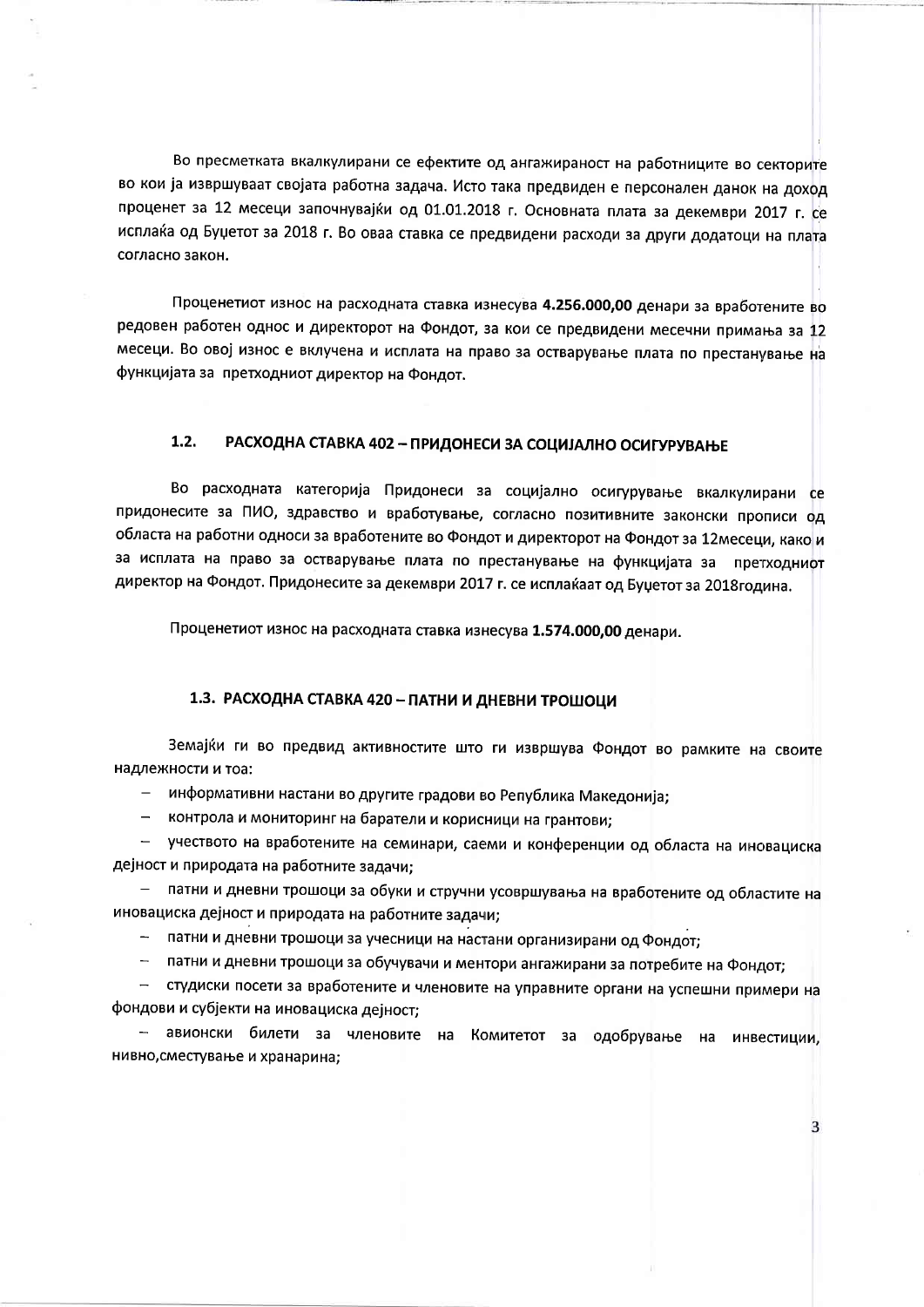Патните и дневните расходи за во земјата и странство се проценети во износ од 1.170.000,00 денари од Основниот Буцет.

Дополнително, средства во износ од 1.180.000,00 денари за оваа ставка се предвидени од Програмата за рурален развој за 2018 г.

> 1.4. РАСХОДНА СТАВКА 421 - КОМУНАЛНИ УСЛУГИ, ГРЕЕЊЕ, КОМУНИКАЦИЈА И **ТРАНСПОРТ**

Во Предлог годишниот финансиски план за 2018 година предвидени се трошоци за:

- електрична енергија:
- $\sim$ водовод и канализација;
- ѓубретарина;

- пошта, централно греење, курирски услуги, трошоци за фиксна телефонија, интернет пристап, трошоци за мобилна телефонија, трошоци за хостинг;

- горива, масла и регистрација на моторни возила;
- транспорт на луѓе,

во вкупна вредност од 695.000,00 денари.

Дополнително, средства во износ од 576.000,00 денари за оваа ставка се предвидени од Програмата за рурален развој за 2018 г.

### 1.5. РАСХОДНА СТАВКА 423 - МАТЕРИЈАЛИ И СИТЕН ИНВЕНТАР

Во расходната категорија Материјали и ситен инвентар вкалкулирани се видови и количини на материјали кои се неопходни за нормално извршување на работните задачи на работниците:

- Канцелариски материјали;

- списанија, весници и други изданија за користење од страна на вработените

- материјали за АОП, прехранбени продукти и пијалоци, средства за одржување хигиена и ситен инвентар;

4

со планирана вредност од 300.000,00 денари.

Дополнително, средства во износ од 559.000,00 денари за оваа ставка се предвидени од Програмата за рурален развој за 2018 г.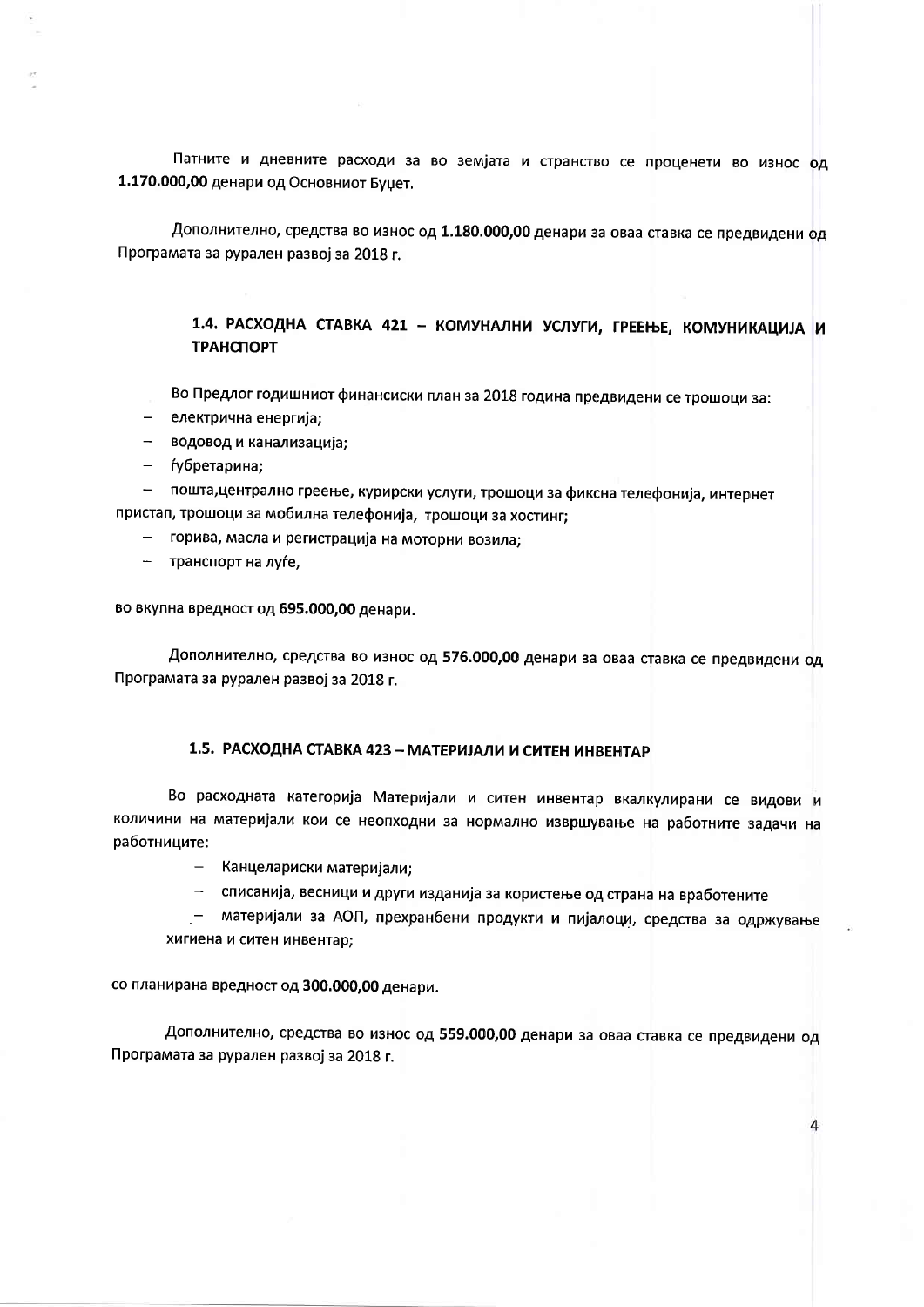## 1.6. РАСХОДНА СТАВКА 424 - ПОПРАВКИ И ТЕКОВНО ОДРЖУВАЊЕ

Планираниот износ на расходната ставка Поправки и тековно одржување се однесува за:

поправка и одржување на згради, мебел и услуги за одржување и чистење деловни простории;

- поправка и одржување на софтверска и хардверска опрема:
- поправка и сервисирање на моторни возила (резервни делови, автогуми);

изнесува 350.000,00 денари.

Дополнително, средства во износ од 185.000,00 денари за оваа ставка се предвидени од Програмата за рурален развој за 2018 г.

### 1.7. РАСХОДНА СТАВКА 425 - ДОГОВОРНИ УСЛУГИ

Планираните расходи за договорни услуги за 2018 година во износ од 24.300.000,00 денари се должат на следново:

- надоместоци по основ на бруто примања на Претседателот и членовите на управните органи на Фондот со вкалкулиран персонален данок на доход за 2018 година;

- надоместоци и организирање на седници на Комитетот за одобрување на инвестиции;

- услуги од надворешни стручни соработници за поддршка при евалуација на предлог-проекти;

- услуги од консултанти за оперативното работење на Фондот

- ревизорските услуги;
- сметководствени услуги
- услуги за преведување,

- изнајмување на друг тип простор, и опрема за специјални намени (превидени за промотивни настани во текот на годината),

- лизинг на возила
- банкарски провизии,
- осигурување на моторни возила,
- правни услуги,
- судски преведувачи,
- други здравствени услуги
- услуги за копирање, печатење и издавање и
- други договорни услуги.

Дополнително, средства во износ од 6.315.000,00 денари за оваа ставка се предвидени од Програмата за рурален развој за 2018 г.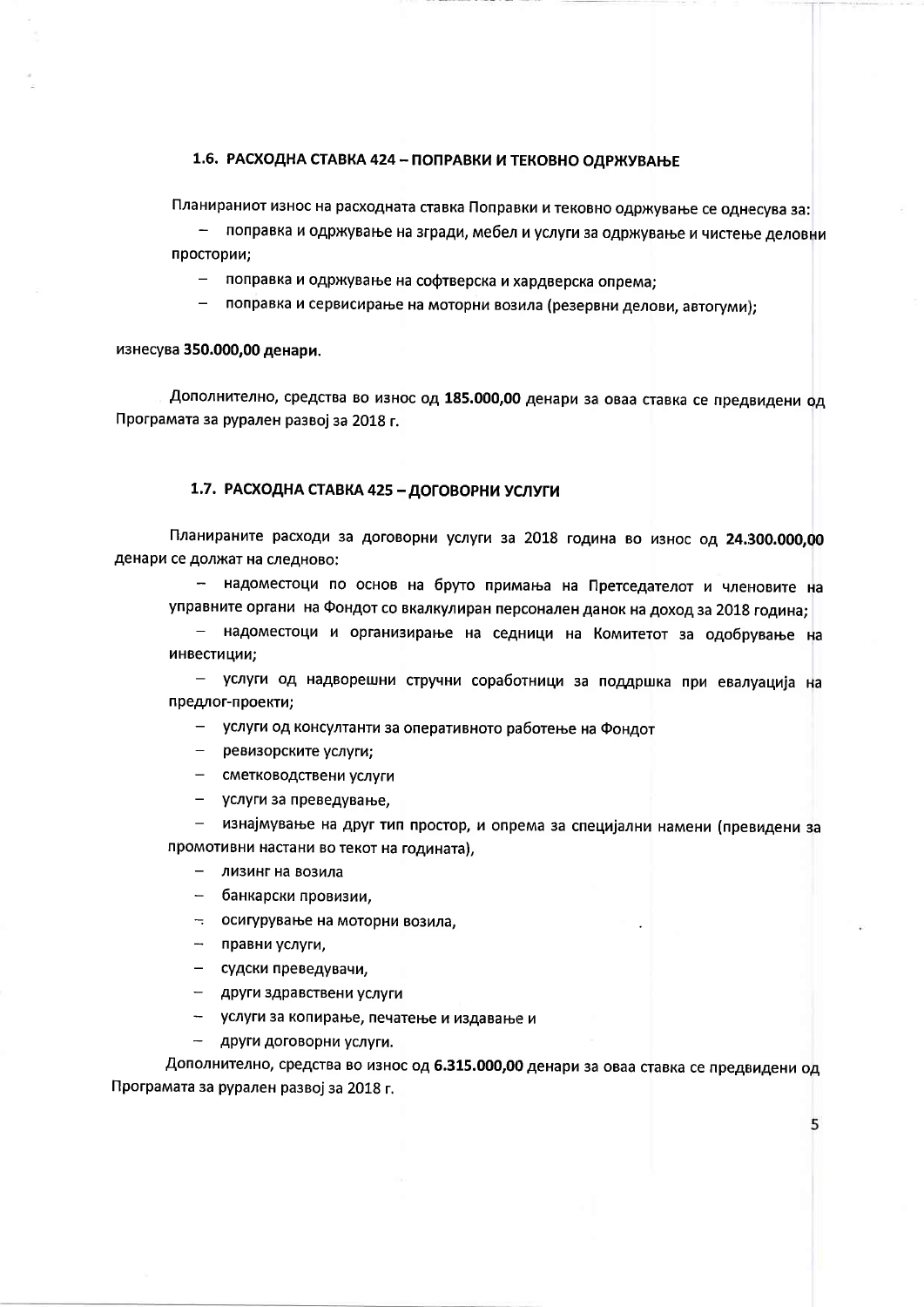### 1.8. РАСХОДНА СТАВКА 426 - ДРУГИ ТЕКОВНИ РАСХОДИ

Планираните расходи за договорни услуги за 2018 година во износ од 700.000,00 денари се должат на следново:

- трошоци за семинари и конференции;

- организација на работилници, информативни настани;

- објавување огласи за вработување, оглас за избор на надворешни експерти за евалуација, огласи за членови на Комитетот за одобрување на инзвестиции, огласи за јавните повици за одделните инструменти, предизвици и натпревари;

објавување на реклами за дејноста и активностите на Фондот, рекламни кампањи и текстови, интернет кампањи, интервјуа и други облици на рекламирање во јавните медиуми

расходи за репрезентација и  $\,$ 

- други оперативни расходи.

Дополнително, средства во износ од 1.800.000,00 денари за оваа ставка се предвидени од Програмата за рурален развој за 2018 г.

### 1.9. РАСХОДНА СТАВКА 464 - РАЗНИ ТРАНСФЕРИ

Во расходната категорија Разни трансфери пресметани се програмските расходи на Фондот, односно финансиски средства кои ќе бидат доделени преку инструментите за поддршка на иновациската дејност, предизвици и натпревари.

Планираната вредност на расходната категорија изнесува 100.000,00 денари од основниот буџет на Фондот, 124.000.000,00 денари согласно заемот од Светска банка, 25.942.132,00 денари од Програмата за рурален развој (од кои 15.734.132,00 денари пренесени од 2017 година за започнати јавни повици), 114.945,00 денари од Буџетот за самофинансирачки активности и 50.000.000 денари од Буџетот за Фондот за еквити и мезанин инвестиции.

#### $1.10.$ РАСХОДНА СТАВКА 480 - КУПУВАЊЕ НА ОПРЕМА И МАШИНИ

Во Годишниот финансиски план за 2018 година предвидени се средства за опрема во износ од 300.000,00 денари и тоа за:

- набавка на информатичка и видео и канцелариска опрема;

Дополнително, средства во износ од 400.000,00 денари за оваа ставка се предвидени од Програмата за рурален развој за 2018 г.

#### 1.11. РАСХОДНА СТАВКА 482 - ДРУГИ ГРАДЕЖНИ ОБЈЕКТИ

Во расходната категорија Други градежни објекти се предвидени расходи за: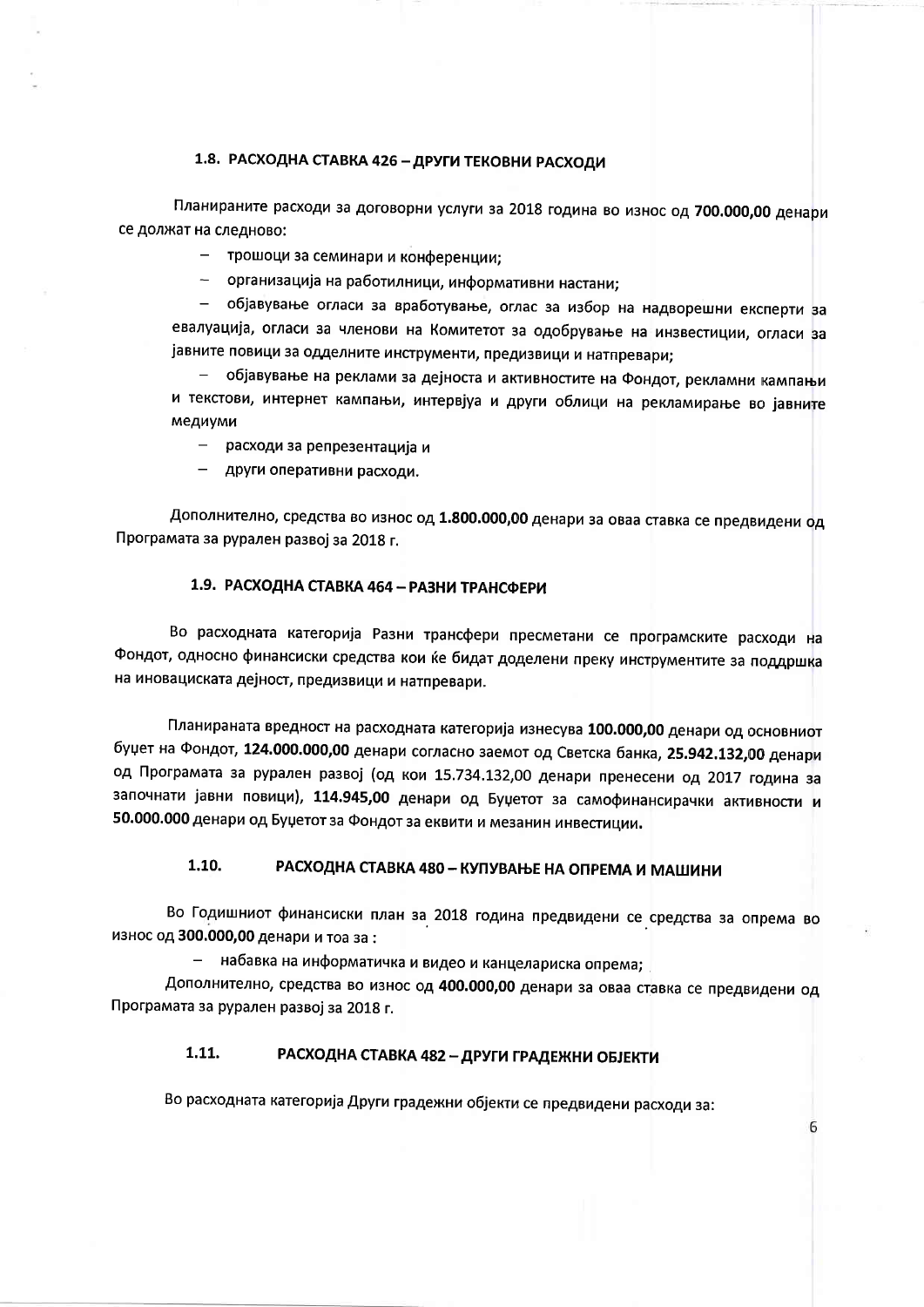Реконструкција, санација и уредување на нови деловни простории.

Со планирана вредност од 300.000,00 денари од основниот буџет и 1.545.000,000 денари од Програмата за рурален развој за 2018 г.

#### 1.12. РАСХОДНА СТАВКА 483 - КУПУВАЊЕ НА МЕБЕЛ

Во расходната категорија Купување на мебел се предвидени расходи за:

Канцелариски мебел.

Со планирана вредност од 200.000,00 денари од основниот буџет и 1.030.000,00 денари од Програмата за рурален развој за 2018 г.

#### 2. ПЛАНИРАНИ ПРИХОДИ

Во 2018 година Фондот ќе остварува приходи согласно член 26 од Законот за иновациска дејност од:

- средства од Буџетот на Република Македонија (34.245.000,00денари);

- средства во износ од 1% од вкупните средства од Програмата за рурален развој (39.532.132,00 денари за 2018 г.) (од кои 15.734.132,00 денари пренесени од 2017 година за започнати јавни повици)

 $\equiv$  . приходи од задолжување кај Светска банка во рамки на проектот за развој на вештини и иновации во (124.000.000,00 денари за 2018 година),

- приходи од самофинансирачки активности (114.945,00 денари за 2018 година) и

– Приходи од Буџет на Фонд за еквити и мезанин инвестиции (50.000.000,00 денари за 2018 година).

Вкупно планираните приходи на Фондот за 2018 година изнесуваат 247.892.077,00 денари.

### 3. ЗАВРШНА ОДРЕДБА

Овој годишен финансиски план влегува во сила со денот на објавувањето на огласната табла на Фондот, а ќе се објави по добивањето на согласност од Владата на Република Македонија.

дел.бр. <u>0*1 – 56 1 /6.*</u><br>8 . 12. 2017 година, Скопје

Претседател на Управен одбор на Фонд за иновации и технолошки развој **Моника** Јованова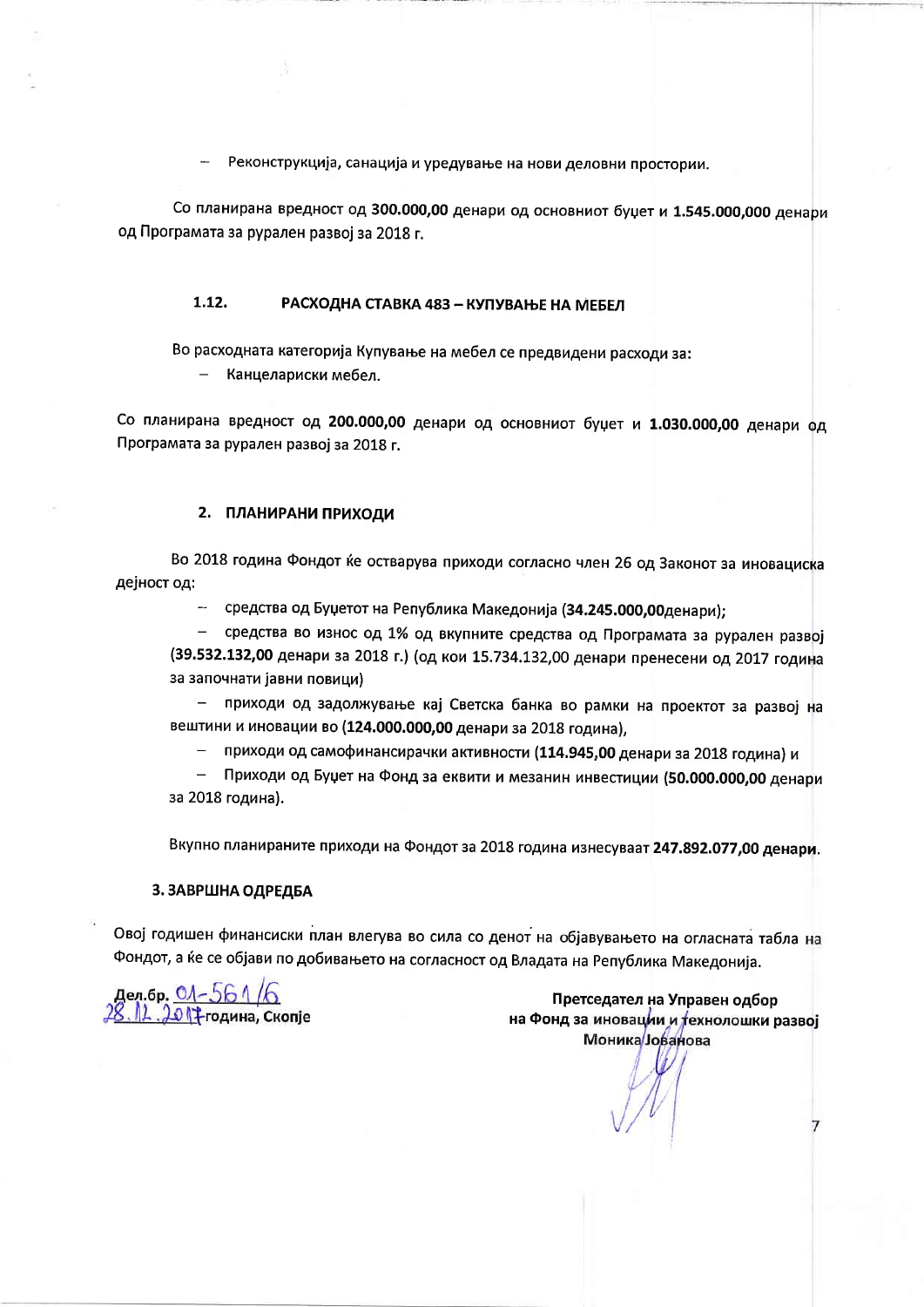Прилог 1. Детален преглед на Годишен финансиски план за 2018 година

| 1. ПЛАНИРАНИ РАСХОДИ |                                                   |                                   |                                |                                                                      |                                                                  |                                                |                                                       |
|----------------------|---------------------------------------------------|-----------------------------------|--------------------------------|----------------------------------------------------------------------|------------------------------------------------------------------|------------------------------------------------|-------------------------------------------------------|
| Конто                | Опис на конто                                     | Основен<br>буџет 2018<br>(денари) | Буџети од<br>заеми<br>(денари) | Планиран<br>износ од<br>Програма<br>за рурален<br>развој<br>(денари) | Буџет од<br>Фонд<br>за еквити и<br>мезанин<br><b>ИНВ</b> естиции | Буџет од<br>самофинан<br>сирачки<br>активности | Вкупно<br>планиран<br>износ за<br>2018 г.<br>(денари) |
| 401                  | Основни плати                                     | 4.256.000                         | $\mathbf 0$                    | $\mathbf 0$                                                          | $\overline{0}$                                                   | $\mathbf 0$                                    | 4.256.000                                             |
| 402                  | Придонеси за<br>социјално<br>осигурување          | 1.574.000                         | $\pmb{0}$                      | $\pmb{0}$                                                            | $\bf{0}$                                                         | $\pmb{0}$                                      | 1.574.000                                             |
|                      | Патни и<br>дневни                                 |                                   |                                |                                                                      |                                                                  |                                                |                                                       |
| 420                  | расходи<br>Комунални                              | 1.170.000                         | $\pmb{0}$                      | 1.180.00                                                             | $\mathbf 0$                                                      | $\pmb{0}$                                      | 2.350.000                                             |
| 421                  | услуги,<br>греење,<br>комуникација<br>и транспорт | 695.000                           | 0                              | 576.000                                                              | 0                                                                |                                                |                                                       |
|                      | Материјали и<br>ситен                             |                                   |                                |                                                                      |                                                                  | 0                                              | 1.271.000                                             |
| 423                  | инвентар                                          | 300.000                           | 0                              | 559.000                                                              | $\mathbf 0$                                                      | $\mathbf 0$                                    | 859.000                                               |
| 424                  | Поправки и<br>тековно<br>одржување                | 350.000                           | 0                              | 185.000                                                              | 0                                                                | $\bf{0}$                                       | 535.000                                               |
|                      | Договорни                                         |                                   |                                |                                                                      |                                                                  |                                                | 30.615.00                                             |
| 425                  | услуги                                            | 24.300,000                        | $\mathbf 0$                    | 6.315,000                                                            | $\mathbf 0$                                                      | $\pmb{0}$                                      | 0                                                     |
| 426                  | Други тековни<br>расходи                          | 700.000                           | $\pmb{0}$                      | 1.800.000                                                            | 0                                                                | $\mathbf 0$                                    | 2.500.000                                             |
| 464                  | Разни<br>трансфери                                | 100,000                           | 124.000.000                    | 25.942.132                                                           | 50.000.000                                                       | 114.945                                        | 200.157.0<br>77                                       |
| 480                  | Купување на<br>опрема и<br>машини                 | 300.000                           | $\pmb{0}$                      | 400.000                                                              | $\mathbf 0$                                                      | $\pmb{0}$                                      | 700.000                                               |
| 482                  | Други<br>градежни<br>објекти                      | 300.000                           | 0                              | 1.545.000                                                            | $\mathbf 0$                                                      | $\pmb{0}$                                      | 1.845.000                                             |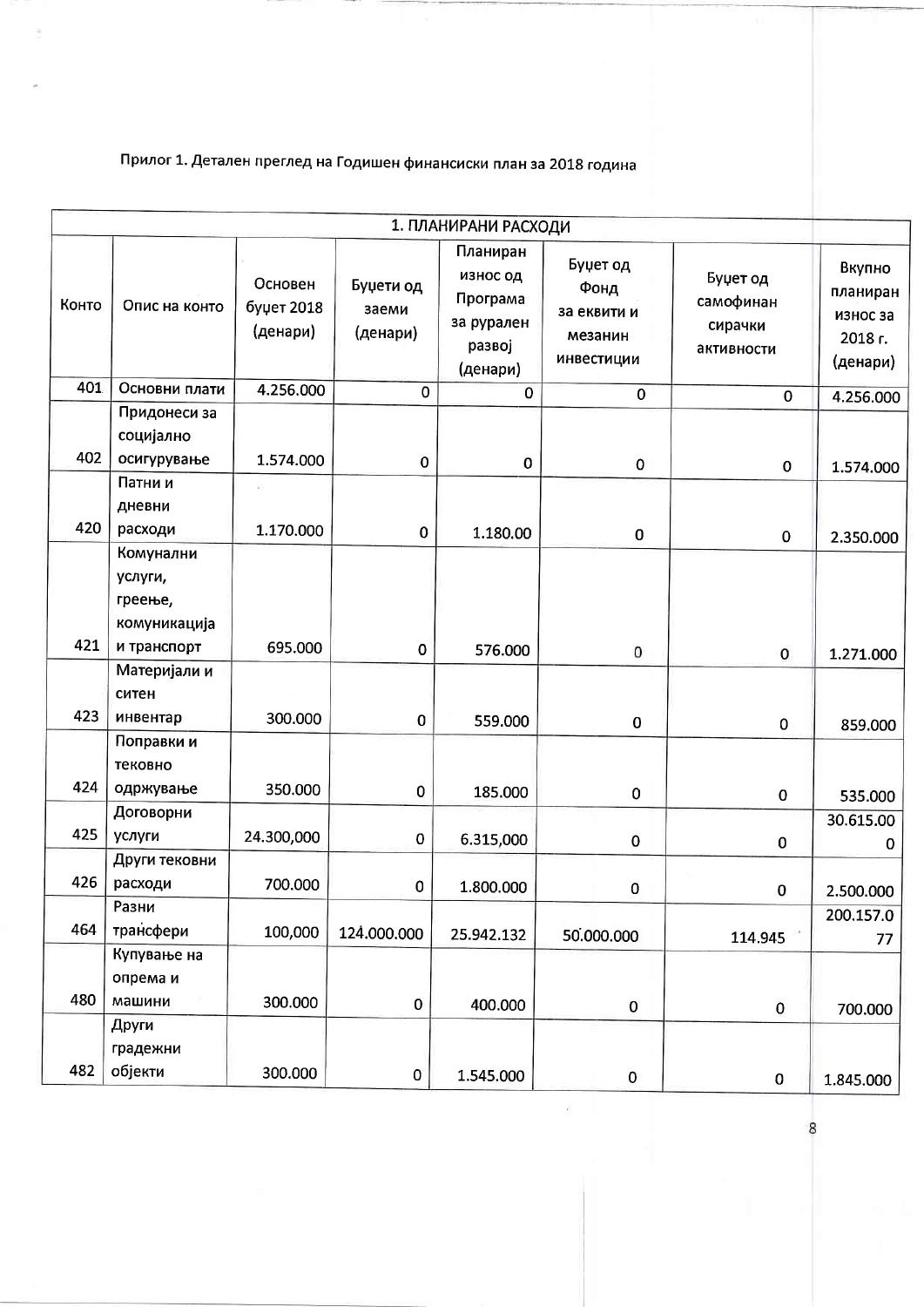| 483 | . Купување на<br>мебел          | 200.000    |             | 1.030.000  |            |         | 1.230.000       |
|-----|---------------------------------|------------|-------------|------------|------------|---------|-----------------|
| 4   | <b>ВКУПНО</b><br><b>РАСХОДИ</b> | 34.245.000 | 124.000.000 | 39.532.132 | 50.000.000 | 114.945 | 247.892.0<br>77 |

|                | 2. ПЛАНИРАНИ ПРИХОДИ          |                                                   |                                                                      |                                                          |                                                |                                             |  |
|----------------|-------------------------------|---------------------------------------------------|----------------------------------------------------------------------|----------------------------------------------------------|------------------------------------------------|---------------------------------------------|--|
| Конто          | Опис на конто                 | Планиран<br>износ<br>Основен<br>буџет<br>(денари) | Планиран<br>износ од<br>Програма<br>за рурален<br>развој<br>(денари) | Буџет од<br>Фонд<br>за еквити и<br>мезанин<br>инвестиции | Буџет од<br>самофинан<br>сирачки<br>активности | Вкупно<br>приходи за<br>2018 г.<br>(денари) |  |
|                | Трансфери од                  |                                                   |                                                                      |                                                          |                                                |                                             |  |
|                | други нивоа                   |                                                   |                                                                      |                                                          |                                                |                                             |  |
| 741            | на власт                      | 34.245.000                                        | 39.532.132                                                           |                                                          |                                                | 73.777.132                                  |  |
|                | Тековни                       |                                                   |                                                                      |                                                          |                                                |                                             |  |
|                | трансфери од                  |                                                   |                                                                      |                                                          |                                                |                                             |  |
| 7411           | други нивоа                   |                                                   |                                                                      |                                                          |                                                |                                             |  |
| 74111          | на власт                      | 34.245.000                                        | 39.532.132                                                           |                                                          |                                                | 73.777.132                                  |  |
| $\overline{2}$ | Трансфери од<br>Буџетот на РМ |                                                   |                                                                      |                                                          |                                                |                                             |  |
|                | Меѓународни                   | 34.245.000                                        | 39.532.132                                                           |                                                          |                                                | 73.777.132                                  |  |
|                | развојни                      |                                                   |                                                                      |                                                          |                                                |                                             |  |
| 761            | агенции                       | 124.000.000                                       |                                                                      |                                                          |                                                |                                             |  |
|                | Задолжување                   |                                                   |                                                                      |                                                          |                                                | 124.000.000                                 |  |
|                | кај                           |                                                   |                                                                      |                                                          |                                                |                                             |  |
|                | меѓународни                   |                                                   |                                                                      |                                                          |                                                |                                             |  |
|                | развојни                      |                                                   |                                                                      |                                                          |                                                |                                             |  |
| 7611           | агенции                       | 124.000.000                                       |                                                                      |                                                          |                                                | 124.000.000                                 |  |
|                | Задолжување                   |                                                   |                                                                      |                                                          |                                                |                                             |  |
| 76111          | кај Светска                   |                                                   |                                                                      |                                                          |                                                |                                             |  |
| $\overline{2}$ | банка                         | 124.000.000                                       |                                                                      |                                                          |                                                | 124.000.000                                 |  |
|                | Други                         |                                                   |                                                                      |                                                          |                                                |                                             |  |
| 725            | неданочни                     |                                                   |                                                                      | 50.000.000                                               | 114.945                                        | 50.114.945                                  |  |